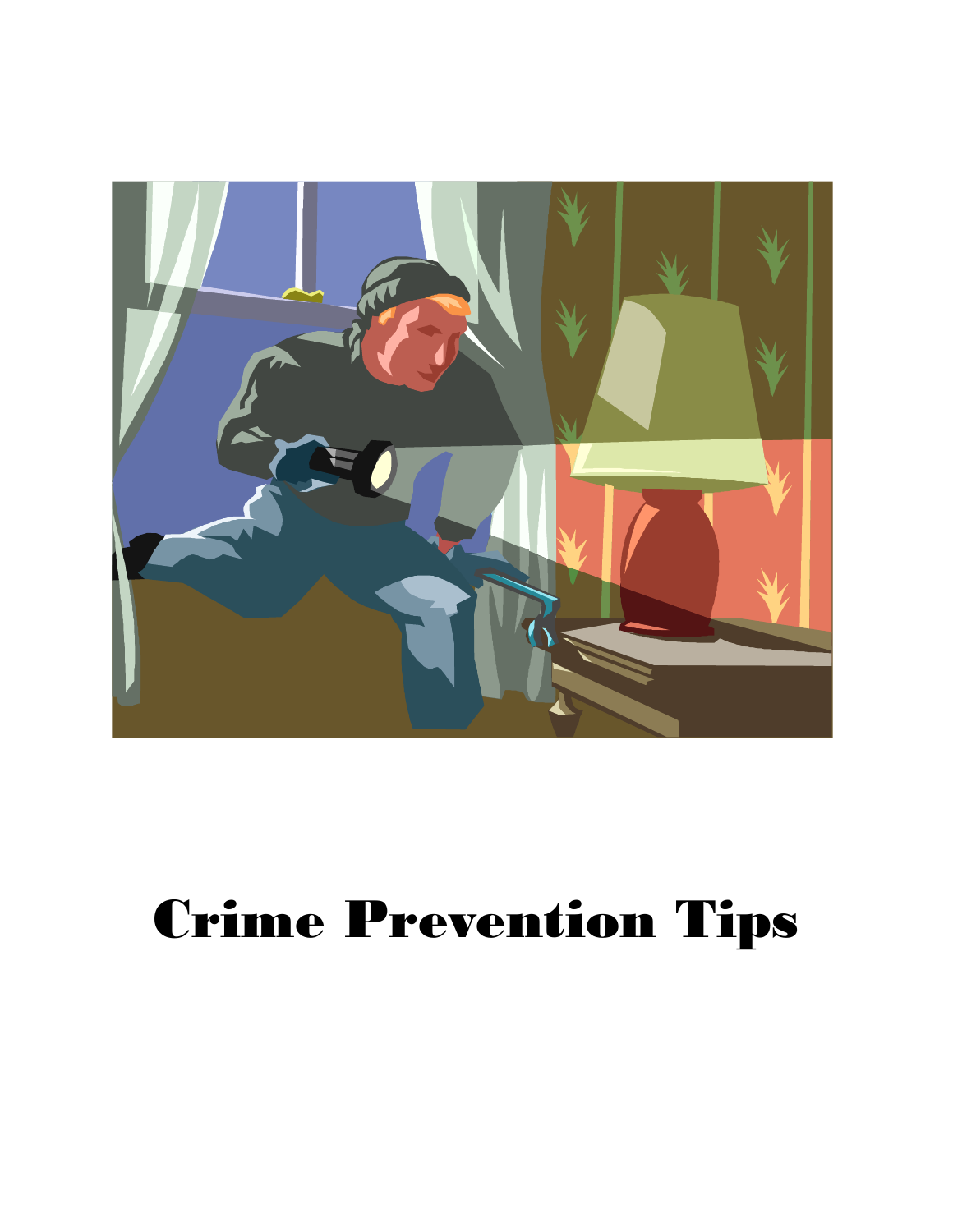Unfortunately, crime is a part of our society. Many criminals prey on those who are most vulnerable and do not take steps to protect themselves or their property. Rockdale is a very safe community and we want you to be safe and feel safe in Rockdale and elsewhere. By taking the following steps, you can reduce the chances of becoming a victim of crime.

## **Wherever you are:**

- When not at home, stay alert and aware of your surroundings
- Send the message that you're calm, confident, and know where you're going
- Trust your instincts—if you don't feel safe in an area, you're best move is to leave there
- Know the neighborhoods where you live and work. If something looks suspicious, report it to the Police Department.

# **When walking or jogging:**

- Stick to well-lighted, well-traveled streets
- Avoid shortcuts through wooded areas, parking lots or alleys
- Don't flash large amounts of cash or other tempting targets like expensive jewelry or clothing
- Carry a purse close to your body, not dangling by the straps
- Put a wallet in an inside coat or front pants pocket, not in a back pocket.
- Don't wear shoes or clothing that restrict your movements
- Have your car or house key in hand before you reach the door
- If you think someone is following you, switch direction or cross the street. Walk towards an open store, restaurant, or lighted house. If you're scared, yell for help.

## **When in the car:**

- Keep your car in good running condition.
- Always roll up the windows, lock car doors, and never leave valuables in plain view
- If you think someone is following you, don't head home. Drive to the nearest police or fire station, gas station, or other open business to get help.
- Don't pick up hitchhikers.
- Never leave your car running while unattended

## **If someone tries to rob you:**

• Don't resist. Your life isn't worth resisting.

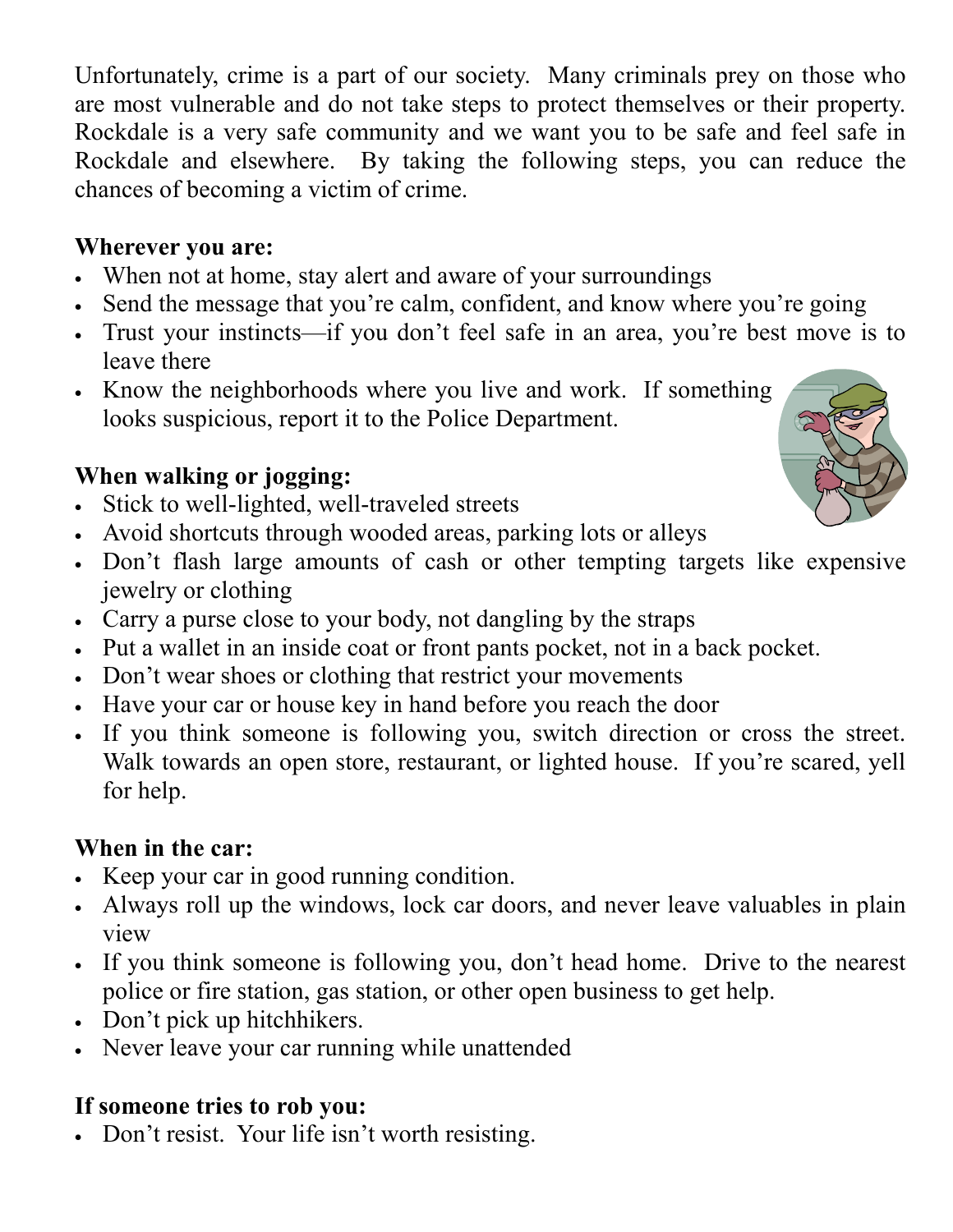• Be observant. Report the crime to the police. Try to describe the attacker accurately. Your actions can help prevent others from being victims.

#### **Protect Your Home:**

- Check to make sure that the locks on your doors and windows work
- Make sure every external door has a sturdy, well-installed, one inch throw, dead bolt lock. Key-in-the-knob locks alone are not enough
- Sliding glass doors can offer easy access if they are not properly secured. You can secure them by installing commercially available locks or placing a broomstick or dowel in the inside track to jam the door.
- Give an extra key to a neighbor you trust
- When you move into a new house or apartment, re-key the locks
- Keep the garage door closed and locked and always lock the connecting door to your home
- Don't leave an extra key under the doormat
- All outside doors should be metal, metal clad or solid wood
- If your doors don't fit snugly in their frames, install weather stripping around them
- Install a peephole or wide-angel viewer in all entry doors so you can see who is outside without opening the door. Door chains are easily broken and offer a false sense of security.
- Never leave a message on your answering machine that says "I'm not home right now." Instead, have the answering machine say "I'm not available right now."

## **Check around your house:**

- Install outside lights and keep them on at night
- Keep your yard clean—prune back shrubbery so it doesn't hide doors or windows.
- Clearly display your house number so police and other emergency vehicles can find your home quickly
- Create the illusion that you're home by setting some timers that will turn your lights on and off in different areas of your house throughout the evening
- Don't leave ladders or tools outside that a burglar could use to gain entry
- Be suspicious of strangers who appear out of place or who ask about your schedule or plans